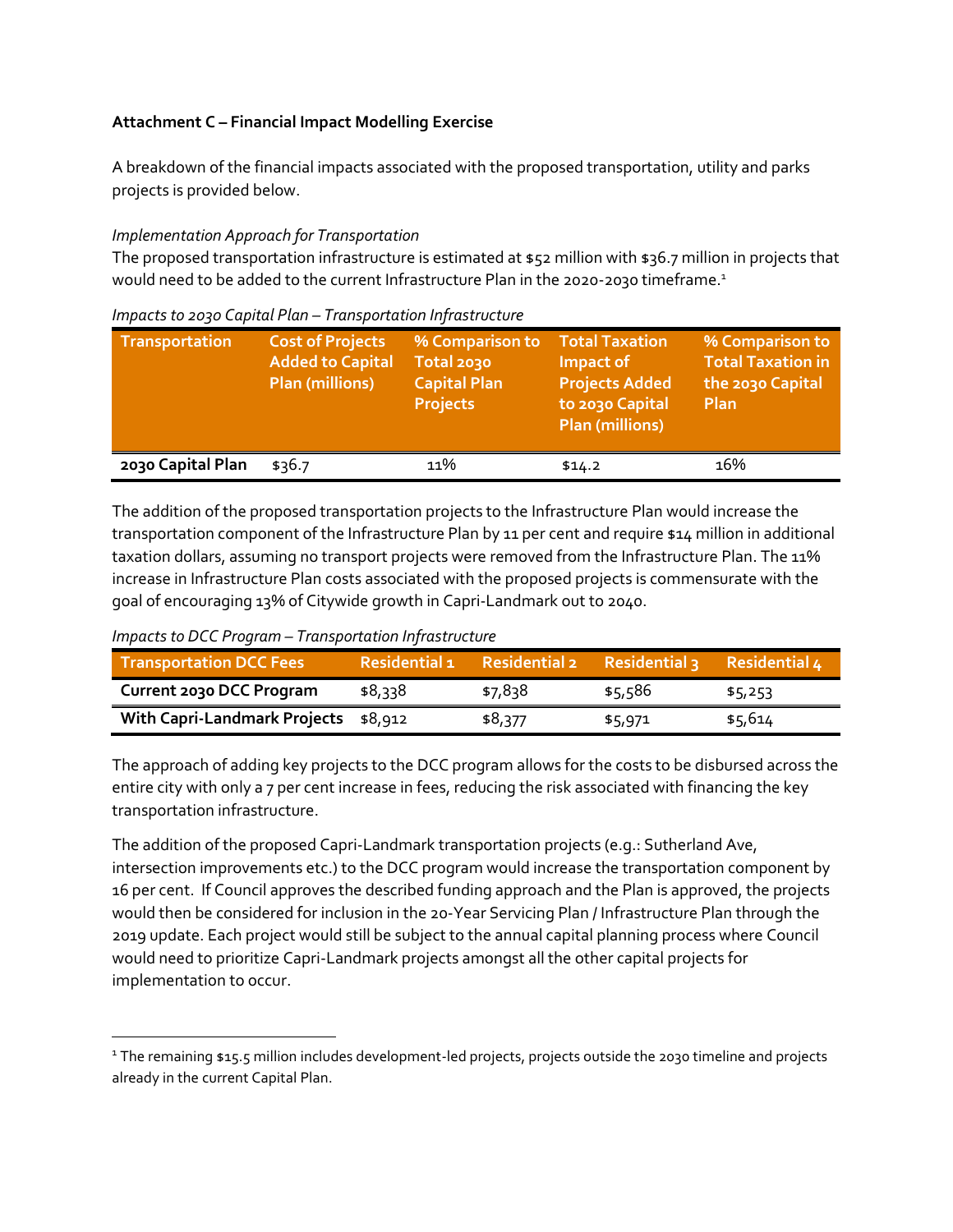## *Implementation Approach for Water & Wastewater*

The proposed water and wastewater utility improvements are estimated at \$1.7 million and \$3.9<sup>2</sup> million respectively. These projects would all be added to the Infrastructure Plan and 20—Year Servicing Plan (DCC program).

| Program           | <b>Cost of Projects</b><br><b>Added to Capital</b><br><b>Plan (millions)</b> | % Comparison to<br>Total 2030<br><b>Capital Plan</b><br><b>Projects</b> | <b>Total Taxation</b><br>Impact of<br><b>Projects Added</b><br>to 2030 Capital<br><b>Plan (millions)</b> | % Comparison to<br><b>Total Taxation in</b><br>the 2030 Capital<br>Plan |
|-------------------|------------------------------------------------------------------------------|-------------------------------------------------------------------------|----------------------------------------------------------------------------------------------------------|-------------------------------------------------------------------------|
| 2030 Capital Plan | \$1.7                                                                        | 2%                                                                      | \$0                                                                                                      | о%                                                                      |

## *Impacts to 2030* Infrastructure Plan *– Water Utility*

The addition of \$1.7 million of projects to the 2030 Plan would represent an increase of 2% to the current 2030 Infrastructure Plan with no impact to taxation or utility rates.

## *Impacts to DCC Program – Water Utility*

| <b>DCC Rates</b>                 | <b>Residential 1</b> | <b>Residential 2</b> | <b>Residential 3</b> | <b>Residential 4</b> |
|----------------------------------|----------------------|----------------------|----------------------|----------------------|
| Current 2030 DCC Program \$1,282 |                      | \$859                | \$615                | \$436                |
| Capri-Landmark Impact            | \$1,400              | \$938                | \$672                | \$476                |

**(9% increase)** The addition of the proposed Capri-Landmark Water utility projects to the DCC program would increase the total Water utility DCC program by 6%. Overall, the modelling exercise shows that the impact of water utility improvement is fairly minimal. There would be a small fee increase for DCCs (9%), but no impact on taxation / utility rates.

### *Impacts to 2030 Infrastructure Plan - Wastewater Utility*

| Program           | <b>Cost of Projects</b><br><b>Added to Capital</b><br><b>Plan (millions)</b> | % Comparison to<br><b>Total 2030 Capital</b><br><b>Plan Projects</b> | Total Taxation /<br><b>Utility Impact of</b><br><b>Projects Added</b><br>to 2030 Capital<br><b>Plan (millions)</b> | % Comparison<br>to Total<br><b>Taxation in the</b><br>2030 Capital<br>Plan |
|-------------------|------------------------------------------------------------------------------|----------------------------------------------------------------------|--------------------------------------------------------------------------------------------------------------------|----------------------------------------------------------------------------|
| 2030 Capital Plan | \$3.9                                                                        | २%                                                                   | \$0.06                                                                                                             | о%                                                                         |

The proposed Wastewater projects represent a 3% increase to the 2030 infrastructure Plan for Wastewater infrastructure. However, there would be no impact on taxation / utility.

### *Impacts to DCC Program – Wastewater Utility*

| <b>DCC Rates</b>                 | <b>Residential 1</b> | <b>Residential 2</b> | <b>Residential 3</b> | Residential 4 |
|----------------------------------|----------------------|----------------------|----------------------|---------------|
| Current 2030 DCC Program \$1,541 |                      | \$1,279              | \$86ว                | \$832         |
| <b>Capri-Landmark Impact</b>     | \$1,612              | \$1,338              | \$903                | \$870         |
|                                  |                      |                      |                      |               |

<sup>&</sup>lt;sup>2</sup> In addition, there is \$1.7 million in Wastewater works that would be funded by development in the area.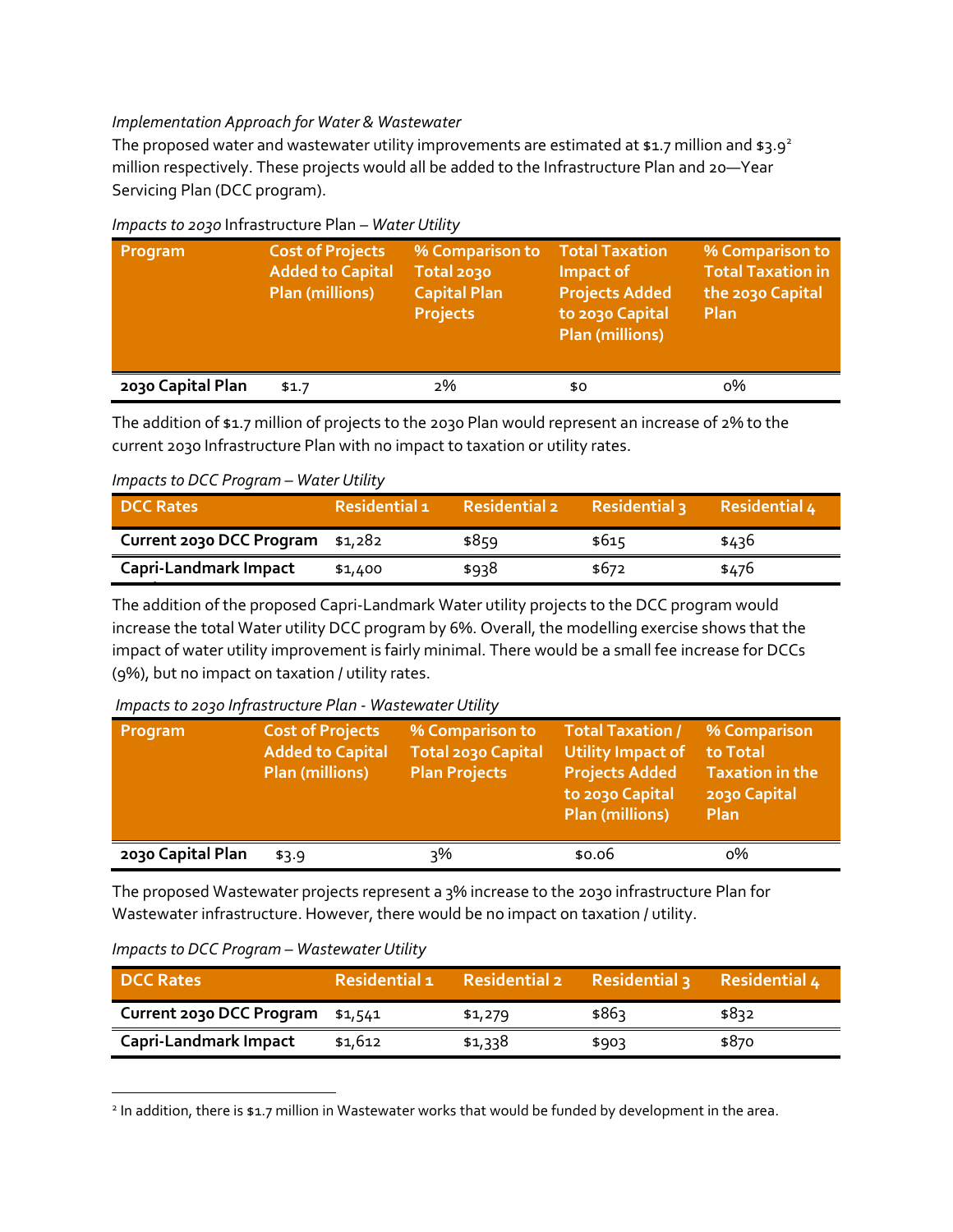The modelling exercise shows that the impact of Wastewater Utility works is minimal, adding 9% to the Wastewater DCC 20-Year Servicing Plan. Based on the modelling exercise there would be a small fee increase for DCCs (4.5%) and a nominal impact on taxation / utility rates.

# *Implementation Approach for Parkland Acquisition & Development*

The Parks infrastructure funding approach is presented to show the acquisition and development component separately. The Parkland acquisition costs are estimated at \$6.9 million and would be added to the 2040 20-year Servicing Plan / Infrastructure Plan. <sup>3</sup> The Parkland Development is estimated at \$17 million which will be funded fully by taxation and would be added to the Infrastructure Plan. The parks acquisition and development projects in Capri-Landmark will need to be prioritized against other park projects and will be contingent upon development occurring in Capri-Landmark.

| <b>Parkland Acquisition Project</b> | Cost of<br><b>Projects</b><br>(millions) | <b>DCC Plan</b><br>Annual<br>Average<br>(millions) | % Comparison to Total<br><b>Parkland DCC Average</b><br>in 2030 Capital Plan |
|-------------------------------------|------------------------------------------|----------------------------------------------------|------------------------------------------------------------------------------|
| <b>Mary-Ann Collison Expansion</b>  | \$1.6                                    | \$10.1                                             | 16%                                                                          |
| <b>New Brookside</b>                | \$2.3                                    | \$10.1                                             | 23%                                                                          |
| New Landmark Neighbourhood Park     | \$3.0                                    | \$10.1                                             | 30%                                                                          |
| <b>Total</b>                        | \$6.9                                    |                                                    |                                                                              |

## *Cost Comparison to Annual Average in 2030 Infrastructure Plan – Parkland Acquisition*

The proposed park acquisition projects would be funded through the Citywide Parks DCC and would need to be prioritized against other City parks acquisition projects.

| Project                                 | Cost of<br><b>Projects</b><br>(millions) | 2030 Capital<br><b>Plan Annual</b><br><b>Average for</b><br><b>Development</b> | % Comparison to<br><b>Average Annual Park</b><br>Development in 2030<br><b>Capital Plan</b> |
|-----------------------------------------|------------------------------------------|--------------------------------------------------------------------------------|---------------------------------------------------------------------------------------------|
| <b>Expand Pacific Court Development</b> | \$1.4                                    | \$2.2                                                                          | 62%                                                                                         |
| <b>Expand Mary-Ann Collison</b>         | \$0.6                                    | \$2.2                                                                          | 27%                                                                                         |
| New Ritchie Neighbourhood Park          | \$9.8                                    | \$2.2                                                                          | 433%                                                                                        |
| <b>New Brookside</b>                    | \$0.8                                    | \$2.2                                                                          | 35%                                                                                         |
| New Landmark Plaza                      | \$2.7                                    | \$2.2                                                                          | 119%                                                                                        |
| <b>Ritchie Brook (linear park)</b>      | \$1.8                                    | \$2.2                                                                          | 82%                                                                                         |
| Total                                   | \$17.1                                   |                                                                                |                                                                                             |

*Cost Comparison to Annual Average in 2030 Infrastructure Plan – Parkland Development* 

*Note: park development funding options are currently under review, which may have a positive impact on the timing and funding sources for this component of the area infrastructure.* 

l

<sup>3</sup> The current DCC program already includes approximately \$6 million of parkland dedication within the proposed Capri-Landmark Plan. These projects could be prioritized before the 2040 DCC Program update.